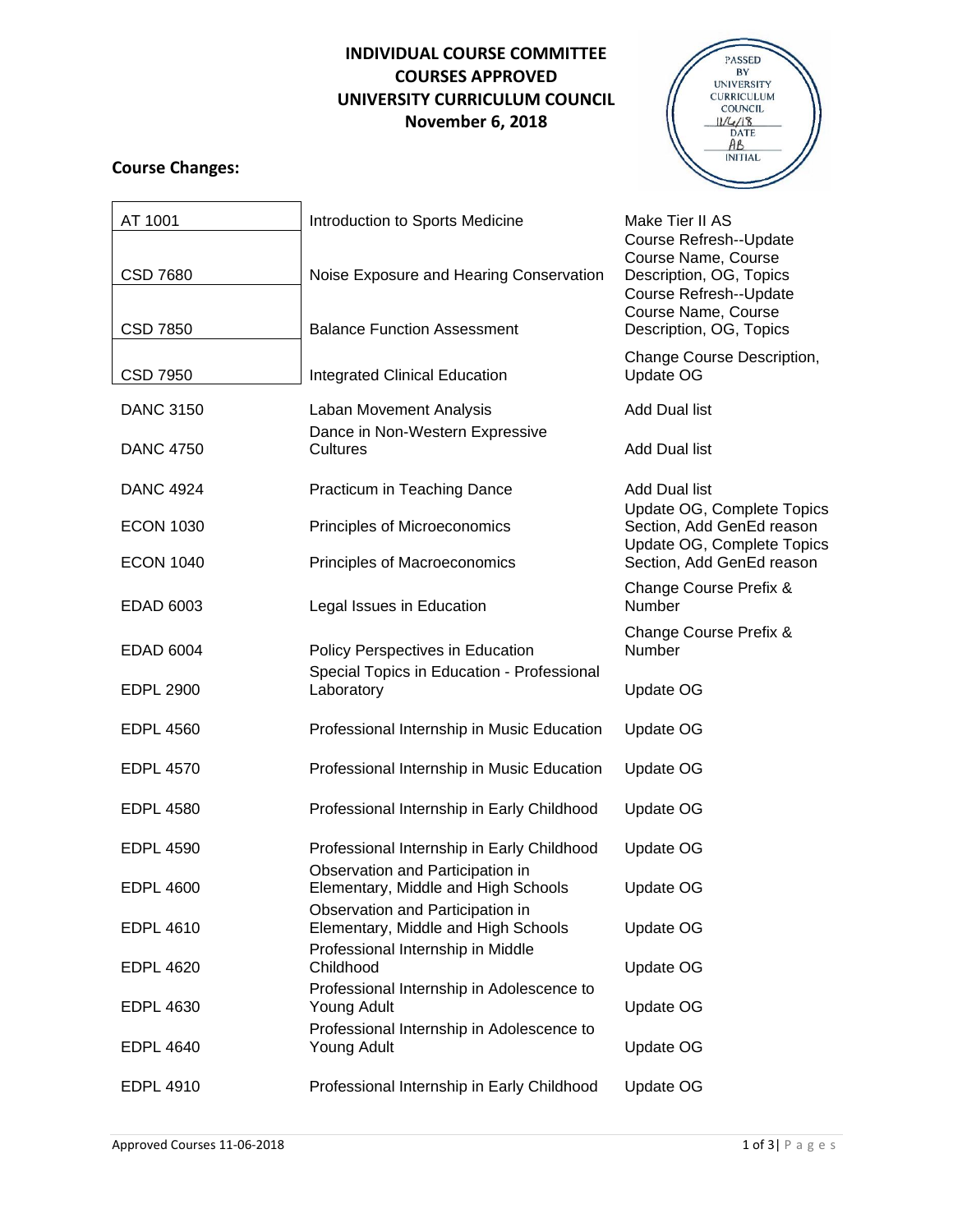| <b>EDSE 3500</b>                                                              | Secondary School Planning and<br>Management of Instruction                                                                                                                                                                                       | Course Refresh--Update<br>Course Name, Coure<br>Description, OG, Topics                                                                               |
|-------------------------------------------------------------------------------|--------------------------------------------------------------------------------------------------------------------------------------------------------------------------------------------------------------------------------------------------|-------------------------------------------------------------------------------------------------------------------------------------------------------|
| <b>HLTH 6801</b>                                                              | Health Information Systems and<br>Applications                                                                                                                                                                                                   | Drop requisite, Minor changes<br>to OG                                                                                                                |
| <b>IHS 4447</b>                                                               |                                                                                                                                                                                                                                                  | Dual List                                                                                                                                             |
| <b>NRSE 4510</b>                                                              | <b>Professional Nursing Practice</b>                                                                                                                                                                                                             | Open course to non-degree<br>students, update OG                                                                                                      |
| <b>NRSE 4541</b>                                                              | <b>Public Health Nursing Clinical</b><br>Add requisite                                                                                                                                                                                           |                                                                                                                                                       |
| <b>NRSE 6801</b>                                                              | Leadership in Systems and Organizations<br>for Advanced Nursing Practice                                                                                                                                                                         | Update OG, Update books and<br>key grade factors                                                                                                      |
| <b>NRSE 6820</b>                                                              | <b>Advanced Maternal &amp; Child Care</b>                                                                                                                                                                                                        | Update OG, Drop most<br>requisites                                                                                                                    |
| <b>NRSE 7802</b>                                                              | Interprofessional Theories for Advanced<br><b>Nursing Practice</b>                                                                                                                                                                               | Update OG, Add to Course<br>Description, Update books and<br>key grade factors<br>Update OG, Change Course                                            |
| <b>NRSE 8940</b>                                                              | <b>DNP Scholarly Project I</b>                                                                                                                                                                                                                   | Description, Update books and<br>key grade factors<br>Change to Variable credit,<br>Update OG, Minor change to                                        |
| SW 6921                                                                       | <b>Advanced Field Practicum I</b>                                                                                                                                                                                                                | <b>Course Description, Topics</b><br>section updated<br>Change to Variable credit,<br>Update OG, Minor change to<br><b>Course Description, Topics</b> |
| SW 6922                                                                       | <b>Advanced Field Practicum II</b>                                                                                                                                                                                                               | section updated                                                                                                                                       |
| <b>New Courses:</b>                                                           |                                                                                                                                                                                                                                                  |                                                                                                                                                       |
| <b>ART 3631</b>                                                               | Interior Architecture Professional Internship                                                                                                                                                                                                    |                                                                                                                                                       |
| <b>CHE 7120</b>                                                               | <b>Molecular Simulations</b>                                                                                                                                                                                                                     |                                                                                                                                                       |
| <b>CHEM 3922</b><br><b>CHEM 4880</b>                                          | Science Engagement Practicum<br>Microscopy and Imaging                                                                                                                                                                                           |                                                                                                                                                       |
| <b>CLAS 2360</b>                                                              | Food, Drink and Identity in the Ancient World                                                                                                                                                                                                    |                                                                                                                                                       |
| CSD 6749                                                                      | Electrophysiologic Assessment                                                                                                                                                                                                                    |                                                                                                                                                       |
| <b>CSD 7352</b>                                                               | Professional Education in Audiology II                                                                                                                                                                                                           |                                                                                                                                                       |
| FAR 5100                                                                      | Introduction to Arts Administration                                                                                                                                                                                                              |                                                                                                                                                       |
| <b>FAR 5200</b>                                                               | Concepts, Communications, and Considerations in Arts Management                                                                                                                                                                                  |                                                                                                                                                       |
| FAR 5300<br>FAR 5910<br><b>FILM 3840</b><br><b>FIN 4480</b><br><b>HC 2400</b> | Funding and Development for Arts Organizations<br>Professional Internship in Arts Administration<br>Avid Editing II<br>Portfolio Management<br>Introduction to OHIO Honors<br>Linguistics Graduate Capstone: Culminating Experience Professional |                                                                                                                                                       |
| <b>LING 6970</b>                                                              | Portfolio Seminar                                                                                                                                                                                                                                |                                                                                                                                                       |

- MFE 6944 Code of Ethics and Standards of Practice
- MFE 6945 **Financial Research Report** MKT 3440 Consumer Research

MKT 4600 Brand Management